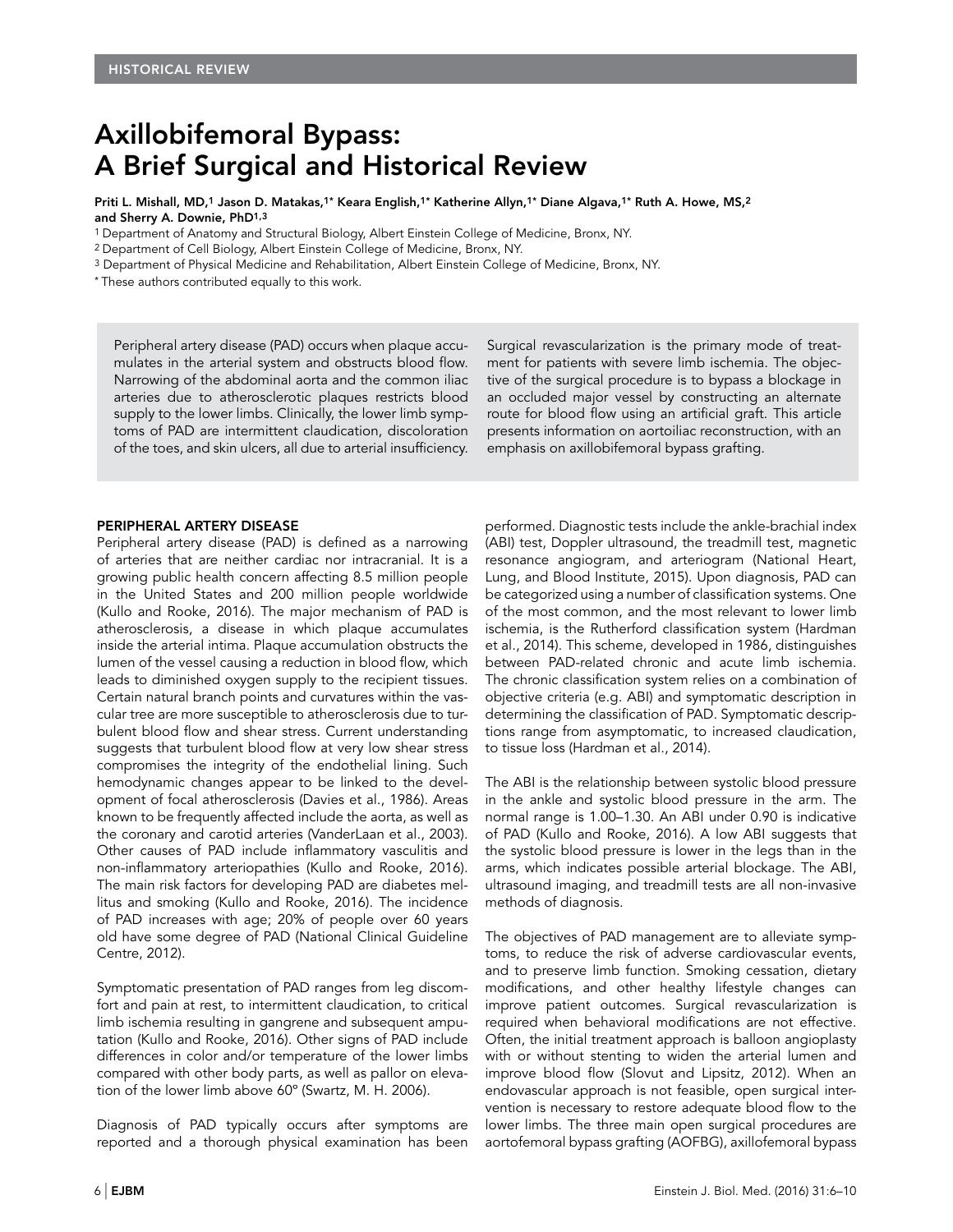

Figure 1 | Aortoiliac reconstruction bypass configurations. A. Normal arterial configuration. B. Aortoiliac graft for inferior mesenteric and common iliac blockage. C. Aortoiliac graft for external iliac blockage. D. Axillobifemoral graft (early version). E. Axillobifemoral graft (current version).

grafting (AXFBG), and aortoiliac endarterectomy (Slovut and Lipsitz, 2012). AOFBG is classified as an anatomic procedure, meaning that the graft is constructed alongside the diseased artery using a transabdominal or retroperitoneal approach. AXFBG is classified as extra-anatomic because the graft is placed subcutaneously and, therefore, does not have spatial relation to the diseased artery throughout most of its length (Slovut and Lipsitz, 2012). Graft configuration is determined based on the location of the occlusion and surgical risk of the individual patient. Figure 1 demonstrates several bypass configurations. The present article focuses on the history and surgical techniques of the AXFBG bypass and refers to Matakas et al. (2016), a reflection presented in this issue on the discovery of an AXbiFBG upon cadaveric dissection.

## HISTORICAL CONTEXT AND SURGICAL TECHNIQUE OF AXILLOFEMORAL BYPASS

Prior to the development of the AXFBG, other arterial graft procedures were used to restore adequate blood flow around an area of obstruction. For example, in 1953, Freeman and Leeds published an article describing how the splenic artery was used to bypass the abdominal aorta. In 1960, cross-over grafts were described between the common iliac arteries (McCaughan and Kahn, 1960), and in 1961, thoracic aorta to femoral artery bypass grafts were described (Blaisdell et al., 1961). These procedures were successful in patients with unilateral occlusion; however, they were of limited use for patients with high surgical risk, or those with bilateral occlusion. In 1963, Blaisdell and Hall reported that they successfully performed the first AXFBG. In fact, they performed the procedure on three patients who presented with high surgical risk and bilateral occlusive disease. In one of the patients, AXFBG was performed using only local anesthesia, highlighting the utility of AXFBG in patients who could not tolerate general anesthesia. Further, AXFBG provided a major advantage over other procedures by avoiding abdominal incision and cross-clamping of the

aorta, both of which entail significant physiologic stress to the patient (Blaisdell and Hall, 1963; Al Wahbi, 2010).

In 1966, Sauvage and Wood adapted the AXFBG procedure to accommodate bilateral occlusions and performed the first axillobifemoral bypass graft (AXbiFBG). In the original configuration of these grafts, the bifurcation was placed at the level of the umbilicus (Figure 1D). The flow rates differed to the ipsilateral and contralateral limbs, which affected the patency of these early grafts (Ray et al., 1979). Subsequently, the configuration was changed so that the bifurcation occurred at the femoral hood of the graft (Ray et al., 1979), and this configuration continues to be used today.

Early AXbiFBG grafts were made of crimped, non-supported Dacron®, but problems arose with thromboses due to compression of the graft during sleep (Kenney et al., 1982). Kenney later demonstrated that the use of non-crimped grafts with external support improved the graft's four-year patency rate because they were incompressible (Kenney et al., 1982). Burrell et al. (1982) compared the effectiveness of Dacron® versus polytetrafluoroethylene (PTFE) on graft patency, and found no significant difference in patency rates. These conclusions were replicated and confirmed by Donaldson et al., in 1986.

Other attempts to prevent clot formation in grafts included bonding various agents to the internal surface of the graft material. Some of the agents used were gelatin, collagen, and heparin (Roll et al., 2008; Takagi et al., 2010). It is unclear whether these enhanced grafts had any effect on overall patency rates, as there is limited literature available comparing the functionality of different bonding agents.

The AXbiFBG procedure has been described in the literature several times with slight variations related to the surgeon's preference (Blaisdell and Hall, 1963; Sauvage and Wood, 1966; Mannick and Nabseth, 1968; Al-Wahbi, 2010;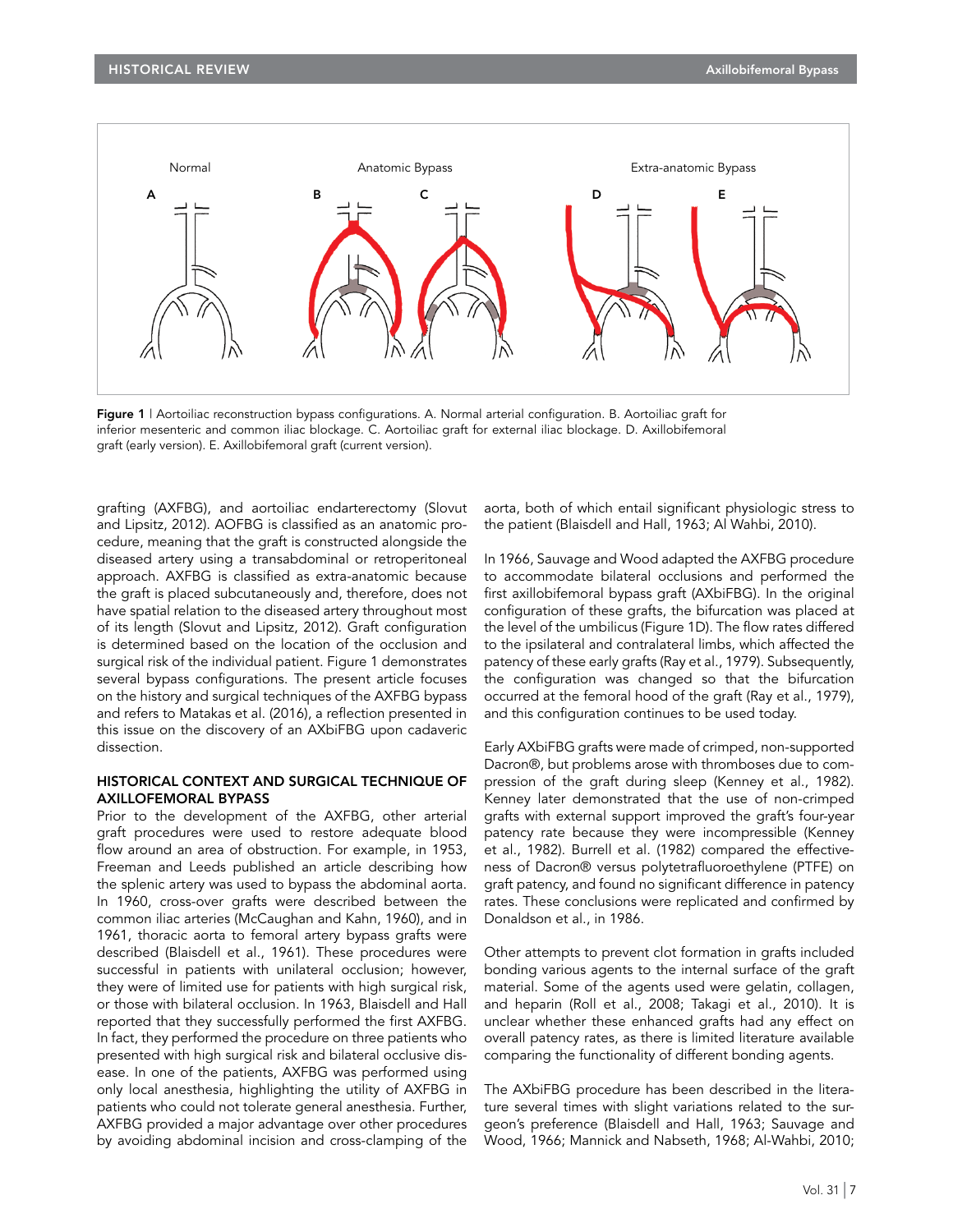



Figure 2 | Axillobifemoral bypass (AXbiFBG) procedure. Illustrated is the axillary anastomosis (top left), femoral anastomosis (top right), and general configuration (bottom). (After Mannick, J. A., and Nabseth D. C. (1968)).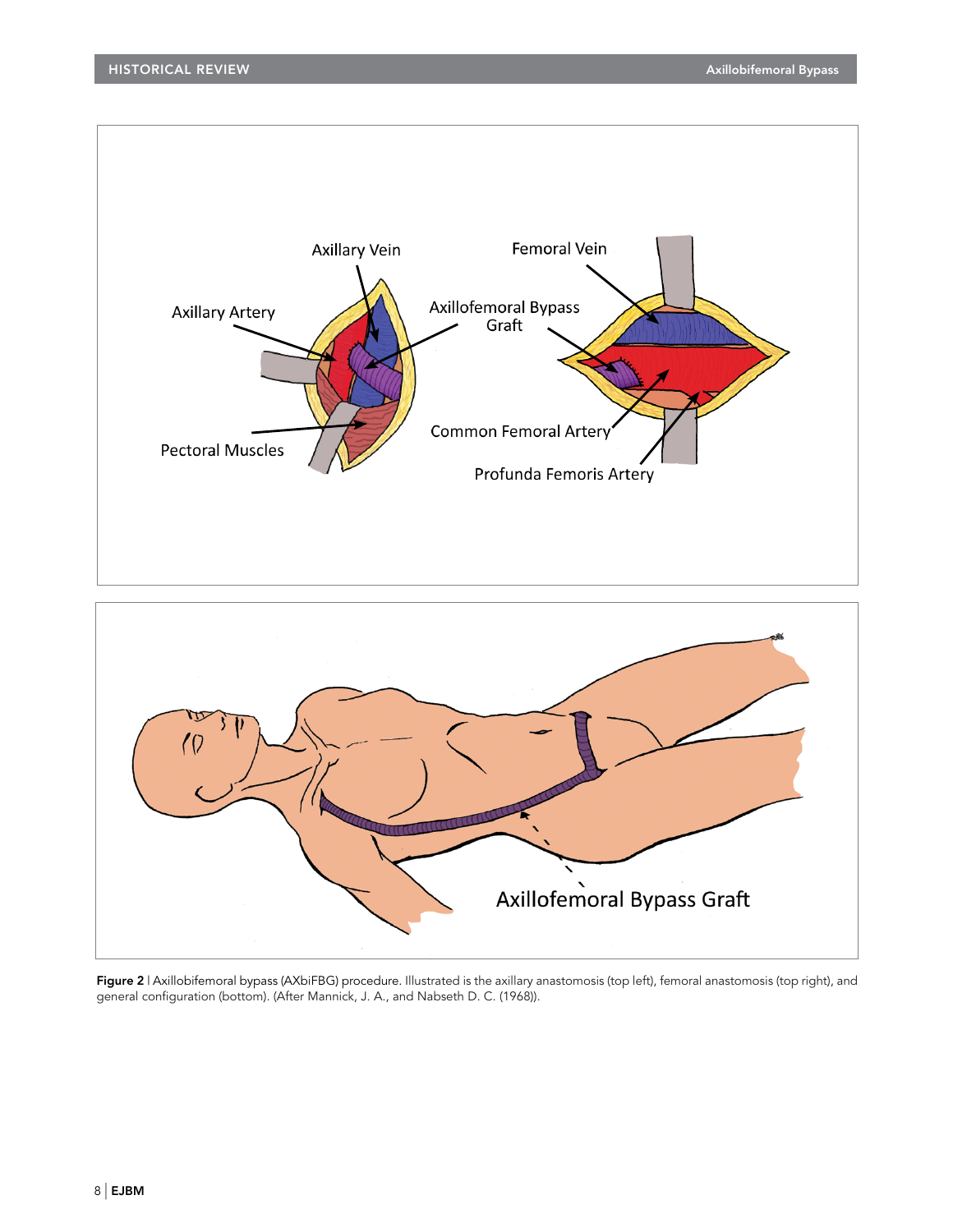Slovut and Lipsitz, 2012; Jun and Lopez, 2015). The procedure is typically performed with the patient under general anesthesia, but can be performed with local anesthetic, with or without sedation, according to the needs of the patient (Al-Wahbi, 2010).

A schematic for placing the AXbiFBG is depicted in Figure 2. Proximally, a horizontal incision is made just below the clavicle and a small portion (2.5–5 cm) of the proximal axillary artery is freed from the surrounding tissues. The pectoralis major and/or minor muscles are split to facilitate this dissection. Distally, just below the ipsilateral inguinal ligament, a vertical incision is made and the femoral sheath is entered. The common femoral artery is freed and inspected, along with the superficial and profunda femoral arteries. These arteries are evaluated for disease and local endarterectomy is performed if necessary. If placement of a bifemoral shunt is required, the same inguinal technique is repeated on the contralateral side to access and assess that femoral artery (Sauvage and Wood, 1966).

With the proximal (axillary) and distal (femoral) arteries exposed, a subcutaneous tunnel is made along the midaxillary line, connecting the two arteries. When a bifemoral graft is needed, a horizontal tunnel is prepared connecting the two common femoral arteries. The graft is carefully passed through the tunnel and longitudinal arteriotomies are performed to anastomose the graft and the artery (Blaisdell and Hall, 1963). While premade AXbiFBGs are now available, the bifemoral portion can also be anastomosed to an AXFBG (Jun and Lopez, 2015).

Pre-operative considerations for AXFBG include assessment of the axillary arteries to ensure there is no stenosis or other disease. Resting ankle-brachial pressure indices are taken and the patient's surgical risk is assessed. Those patients who have high surgical risk due to prior abdominal surgeries, age, or other health conditions that would preclude them from an anatomic bypass (AOFBG), are frequently able to withstand AXFBG.

Complications of AXFBG include graft thrombosis or infection (Passman et al., 1996; Ray et al., 1979; Burrell et al., 1982; Donaldson et al., 1986), seroma (Donaldson et al., 1986), plexus lesions (Kempczinski and Penn, 1978), and arterial steal syndrome (Kempczinski and Penn, 1978). Patients may need to undergo a thrombectomy or total graft replacement in order to maintain patency. Complications are most likely to occur within the first 36 months following surgery, with the average being 21.5 months (Donaldson et. al., 1986). In some cases, if the graft cannot be fixed, patients will undergo amputation (Donaldson et al., 1986). Due to the possibility of developing these severe complications, some have called into question the usefulness of AXFBG (Donaldson et al., 1986). Despite the complication rate, the five-year primary graft patency rate has been reported in the range of 54% (Martin and Katz, 2000) to 80.4% (Passman et al., 1996; Ray et al., 1979). In patients that undergo thrombectomy, as many as 97% can expect no further complications over the following five-year period (Burrell et al., 1982).

Post-operative care for AXFBG patients may include the use of anti-thrombotic agents, particularly in patients who require multiple reoperations to maintain graft patency (Donaldson et al., 1986). Some evidence has shown that anti-platelet medications such as aspirin can be beneficial for patients with synthetic grafts (Slovut and Lipsitz, 2012; Dorffler-Melly et al., 2003). The use of warfarin, however, has been associated with an increased risk of hemorrhage (Slovut and Lipsitz, 2012). Patients should be routinely monitored for recurrence of symptoms, which indicates the development of thrombosis (Slovut and Lipsitz, 2012).

## SUMMARY

PAD can be managed using multiple modalities. However, in people with severe disease, surgical bypass grafts are the standard of care. This report discusses the history and surgical techniques of the extra-anatomic procedures known as AXFBG and AXbiFBG. Both the literature and the evidence from the case report (Matakas et al., 2016) support the utility of axillobifemoral bypass graft in restoring adequate blood flow to the lower limbs. The first-year medical students who discovered an AXbiFBG in their anatomy cadaver were so curious about the graft, and the disease that it was used to treat, that they were inspired to learn more and, ultimately, to share what they learned with others.

Corresponding Author: Priti L. Mishall, MD, PG CertMedEd, MBBS (priti.mishall@einstein.yu.edu).

Author Contributions: JDM, KE, KA, DA equally contributed to the literature review and manuscript preparation. JDM and RAH drew the medical illustrations. PLM and SD edited, reviewed, and provided guidance during the preparation of the manuscript.

Acknowledgements: RAH was supported by grants from the National Institutes of Health, T32 GM007288 and F30 HL 132613 during this study.

Disclosure: The authors have completed and submitted the ICMJE Form for Disclosure of Potential Conflicts of Interest. The authors have no conflicts of interest to report.

#### References

Al-Wahbi, A. (2010). Axillofemoral bypass with local anesthesia: A way forward to enable limb salvage in high-risk patients. *Local Reg Anesth, 3*, 129–132.

Blaisdell, F. W., Demattei, G.A., and Gauder, P. J. (1961). Extraperitoneal thoracic aorta to femoral bypass graft as replacement for an infected aortic bifurcation prosthesis. *Am J Surg, 102*, 583–585.

Blaisdell, F. W. and Hall, A. D. (1963). Axillary-femoral artery bypass for lower extremity ischemia. *Surgery, 54*, 563–568.

Burrell, M. J., Wheeler, J.R., Gregory, R.T., Synder, S.O. Jr., Gayle, R.G., and Mason, M.S. (1982). Axillofemoral bypass: A ten-year review. *Ann Surg, 195*(6), 796–799.

Davies, P. F., Remuzzi, A., Gordon, E. J., Dewey, C. F., Jr., &, M. A., Jr. (1986). Turbulent fluid shear stress induces vascular endothelial cell turnover in vitro. *Proc Natl Acad Sci, 83*(7), 2114–2117.

Donaldson, M. C., Louras, J.C., and Bucknam, C.A. (1986). Axillofemoral bypass: A tool with a limited role. *J Vasc Surg, 3*(5), 757–763.

Dorffler-Melly, J., Buller, H.R., Koopman, M.M., and Prins, M.H. (2003). Antithrombotic agents for preventing thrombosis after infrainguinal arterial bypass surgery. *Cochrane Database Syst Rev,* (4), CD000536.

Freeman, N. E. and Leeds, F. H. (1953). Resection of aneurysms of the abdominal aorta with anastomosis of the splenic to the left iliac artery. *Surgery, 34*(6), 1021–1031.